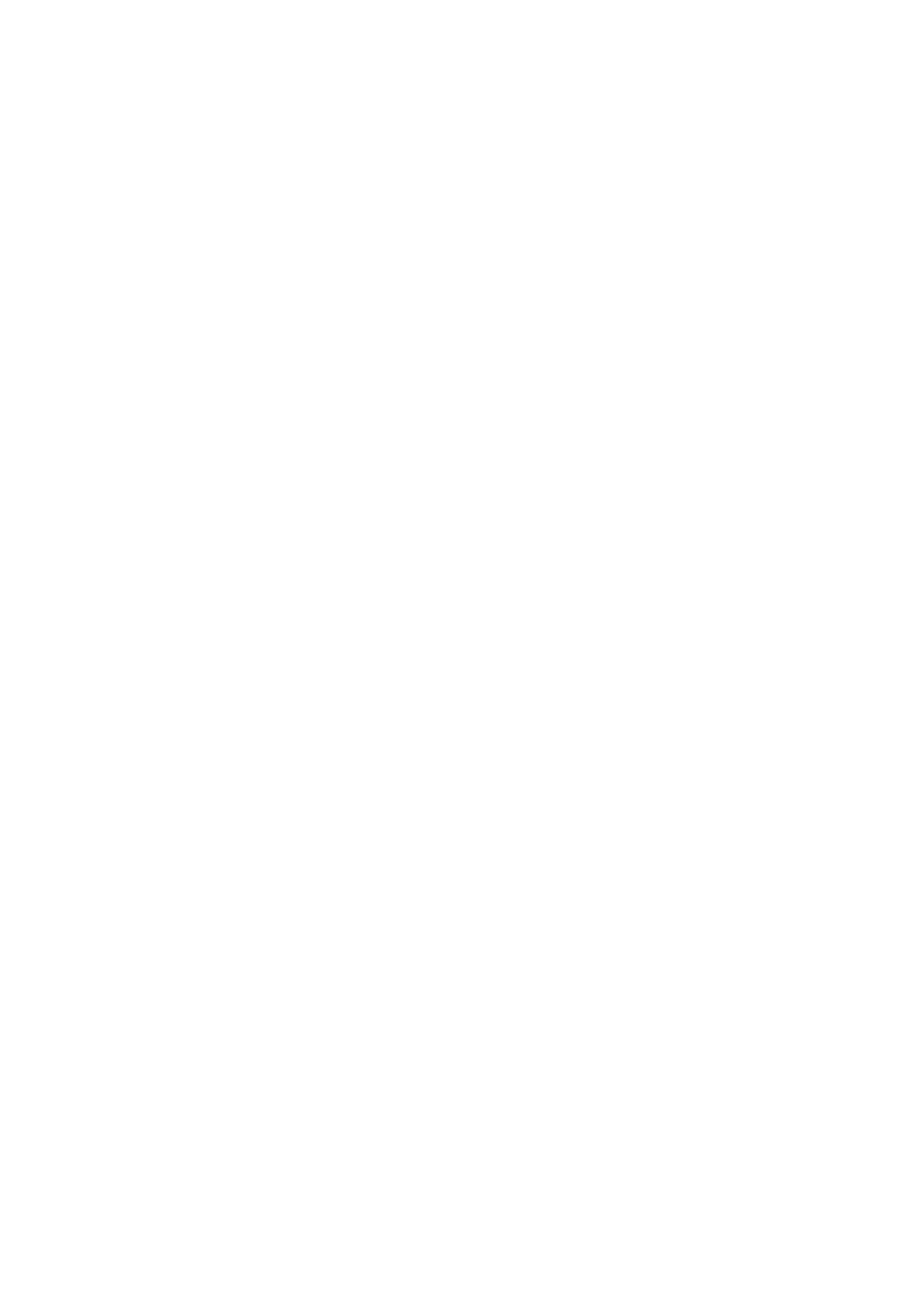# EU Banking reforms imminent

The Banking Reform Package marks a milestone in the new EU regulatory landscape. **Stuart Willey**, **Willem Van de Wiele** and **Paul Alexander** provide an update on the most important changes on the road to regulatory reform.

n 27 June 2019, a series of<br>
measures referred to as the<br>
Banking Reform Package<br>
comes into force, subject to various measures referred to as the Banking Reform Package comes into force, subject to various transitional and staged timetables. The adoption of the banking reform package concludes a process that began in November 2016 and marks an important step toward the completion of the European post-crisis regulatory reforms, drawing on a number of international standards agreed by the Basel Committee, the Financial Stability Board and the G20.

The reforms look at SME financing, sustainable financing and infrastructure financing, and treatment of software in recognition of the rise of digitalization.

The banking reform package updates the framework of harmonized rules established following the financial crisis and introduces changes to the Capital Requirements Regulation (CRR), the Fourth Capital Requirements Directive (CRD), the Bank Recovery and Resolution Directive (BRRD) and the Single Resolution Mechanism Regulation (SRMR).

#### **Leverage ratio and implications for G-SIBs**

The reform package introduces a binding (Pillar 1) leverage ratio of three percent of Tier 1 capital, in line with the internationally agreed level. Banks must meet this ratio in parallel with their own risk-based capital requirements.

Because a three percent leverage ratio requirement would constrain certain business models and lines of business, leverage ratio requirements may be reduced for certain types of exposures, such as public lending by public development banks and officially supported export credits.

The leverage ratio should not undermine the provision of central clearing services and, as such, the initial margin—which institutions receive from their clients on centrally cleared derivatives transactions and pass on to central counterparties (CPPs)—should be excluded



### The banking reform package marks an important step toward the completion of the European post-crisis regulatory reforms

from the calculation of the total exposure measure.

The reform package includes an additional leverage ratio buffer requirement for institutions identified as global systemic important institutions (G-SIBs). This requirement must be met with Tier 1 capital. The ratio is set at 50 percent of the applicable risk-weighted G-SIB buffer.

This leverage ratio was calibrated for the specific purpose of mitigating the comparably high risks that G-SIBs pose to financial stability.

The recitals to the regulation indicate that the European Banking Authority (EBA) should carry out further analysis to determine whether it would be appropriate to apply the leverage ratio buffer requirement to other systematically important institutions (O-SIIs) and, if that is the case, in what manner the calibration should be tailored to the specific features of those institutions.

#### **Pillar 1 net stable funding ratio**

The reform package also introduces the concept of a net stable funding ratio (NSFR) in order to prevent overreliance by banks on short-term funding raised in wholesale markets to finance their long-term commitments. The NSFR should be expressed as a percentage and is set at a minimum level of 100 percent, which indicates that an

institution should hold sufficient stable funding to meet its funding needs over a one-year horizon under both normal and stressed conditions.

The NSFR introduced by the reform package takes into account "some European specificities to ensure that the NSFR requirement does not hinder the financing of the European real economy". These adjustments are recommended by the EBA and relate mainly to specific treatments for pass-through models in general and covered bond issuance in particular, trade finance activities, centralized regulated savings, residential guaranteed loans, credit unions, CCPs and central securities depositories (CSDs) not undertaking any significant maturity transformation.

There are also certain transitional measures relating to the treatment of short-term transactions with financial institutions.

In line with the discretion provided by the Basel Committee standards to reduce the required stable funding factor on gross derivative liabilities, the reforms have introduced a five percent stable funding requirement for these types of liabilities.

#### **Treatment of software assets**

In the current era of rapid digital transformation, software is becoming a more important type of asset for financial institutions, and this is reflected in the reform package. Generally, banks must deduct the value of software assets from their capital. However, the reform says that "prudently valued software assets, the value of which is not materially affected by the resolution, insolvency or liquidation of an institution", should not be subject to the deduction of intangible assets from Common Equity Tier 1 items. The technical standards are to be adopted in this respect, and these "should ensure prudential soundness, taking into account the digital evolution, difference in accounting rules at international level as

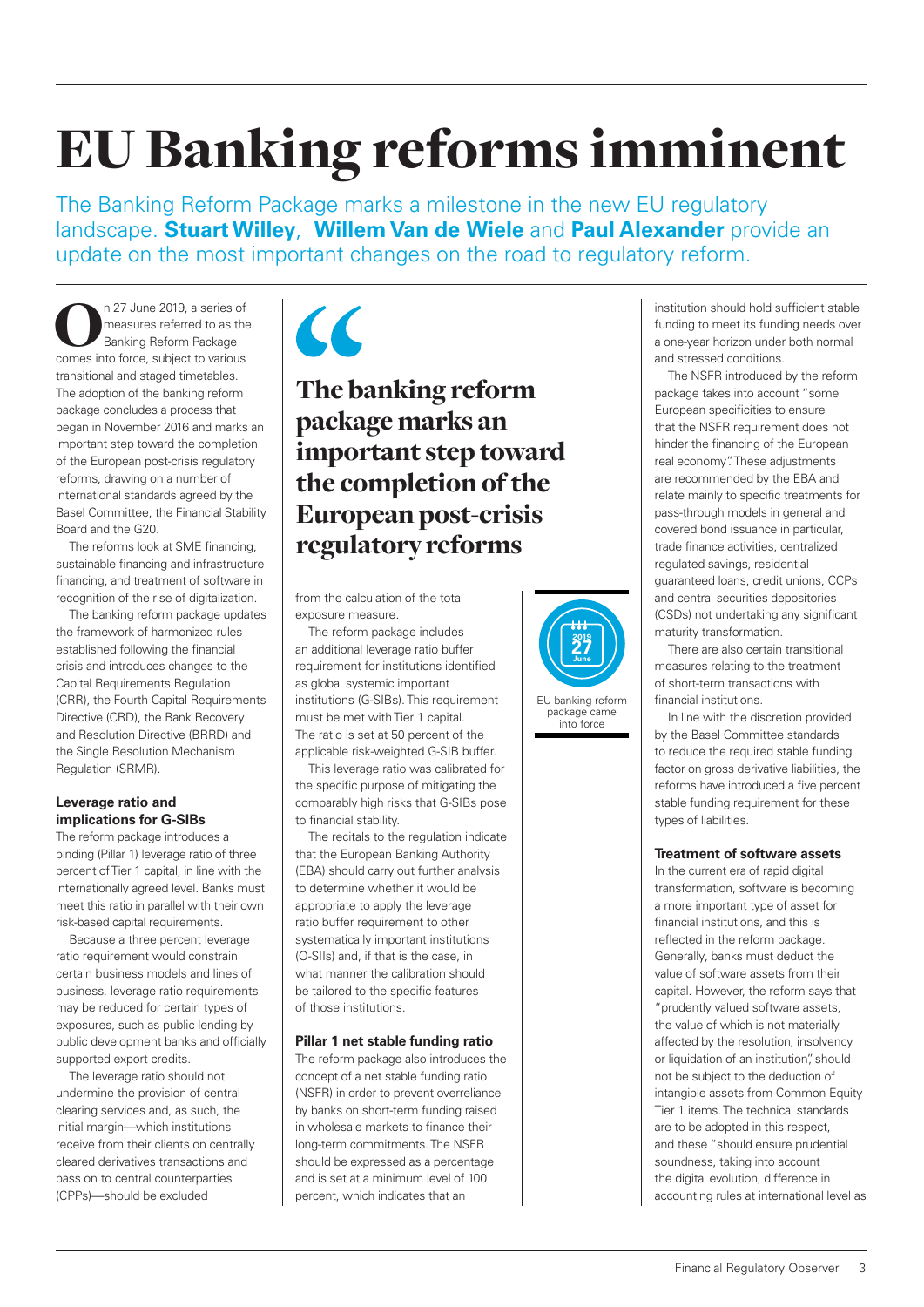well as the diversity of the EU financial sector including FinTechs".

#### **Changes to Pillar 2 capital**

Pillar 2 capital requirements are bank-specific requirements that the prudential supervisors can impose in addition to the generally applicable minimum Pillar 1 requirements to cover risks a bank faces and which are not adequately addressed by the Pillar 1 requirements to which it is subject. The reform package confirms the conditions for the application of the Pillar 2 capital add-ons and the distinction between the mandatory Pillar 2 requirements and supervisory expectations to hold additional capital, also known as Pillar 2 guidance.

#### **Changes to the macroprudential toolbox**

The reform package introduces a number of improvements to the macroprudential toolkit in order to enhance its flexibility and comprehensiveness. These changes relate to an increase in the flexibility for regulators in the use of the Systemic Risk Buffer and the Other Systemically Important Institutions buffer; clarification of the scope of application of the Systemic Risk Buffer; clarification of the roles and responsibilities of regulators in tackling financial stability risks linked to exposures secured by mortgages on immovable property; reduction of the burden linked to the activation and reciprocation of macro-prudential instruments; introduction of a leverage ratio for G-SIIs; and introduction of the option to reflect progress with respect to the Banking Union in the calculation of the G-SII score.

#### **Revised market risk framework: A staggered approach**

The Basel Committee published its revised market risk framework, known as the Fundamental Review of the Trading Book (FRTB), in January 2016, covering rules for banks using internal models to calculate the own funds for market risk, and revised t again in January 2019.

In light of this, the reform package opts for a staggered approach regarding the introduction of the FRTB, whereby introducing reporting requirements for the FRTB approaches should be considered as a first step toward the full implementation of the FRTB framework in the EU.



The requirement

to set up an IPU applies when the total value of assets in the EU of the third-country group is at least €40 billion

 $\epsilon$ 

The European Commission is expected to submit a legislative proposal to the European Parliament and to the Council by June 30, 2020, on how the FRTB framework should be implemented in the European Union to establish the own funds requirements for market risk.

The reform package introduces a number of Basel Committee standards developed over the last years. Notably, these standards relate to large exposures, counterparty credit risk, exposures to central counterparties, exposures to collective investment undertakings and interest rate risk in the banking book.

In addition to the proportionality introduced to the regulations on the treatment of market risk and NSFR requirements, small and non-complex institutions should be required to produce less frequent and detailed disclosures than their larger peers to reduce their administrative burden. The EBA shall be required to "make recommendations on how to reduce reporting requirements at least for small and non-complex institutions, to which end EBA shall target an expected average cost reduction of at least 10 percent but ideally a 20 percent cost reduction." It is worth noting that the reform package also introduces additional proportionality in the rules relating to remuneration.

#### **Financial holding companies and intermediate parent undertakings (IPUs)**

The reforms call for third-country groups operating in the EU to set up an intermediate parent undertaking (IPU) to allow for a holistic supervision of their activities, and if necessary to facilitate resolution within the EU.

Two or more institutions in the EU, which are part of the same thirdcountry group, must have a single intermediate EU parent undertaking that is established in the EU.

The intermediate holding company shall be an authorized credit institution or a financial holding company or mixed financial holding company or (subject to certain conditions) a regulated investment firm.

Regulators may allow institutions to have two intermediate EU parent undertakings in instances when the establishment of a single IPU would be incompatible with the requirement for a separation of activities imposed by the rules or supervisory authorities of the third country in which the ultimate parent undertaking of the third-country group has its head office. This also includes instances when having a single IPU would make resolution less efficient than in the case of two intermediate EU parent undertakings.

The requirement to set up an IPU applies when the total value of assets in the EU of the third-country group is at least €40 billion regardless of whether or not such institutions are defined as G-SIBs. Institutions have until December 30, 2023, to comply with the IPU requirement.

EU branches of third-country credit institutions and investment firms are relevant for determining whether the activities of third-country groups exceed the €40 billion threshold. Branches do not have to be organized under an IPU, but will be subject to enhanced reporting.

#### **Loss-given defaults on massive disposals**

Massive disposals refer to situations in which banks sell large parts of a

The reform package introduces a number of Basel Committee standards developed over the last years, including those relating to large exposures, counterparty credit risk, exposures to central counterparties, exposures to collective investment undertakings and interest rate risk in the banking book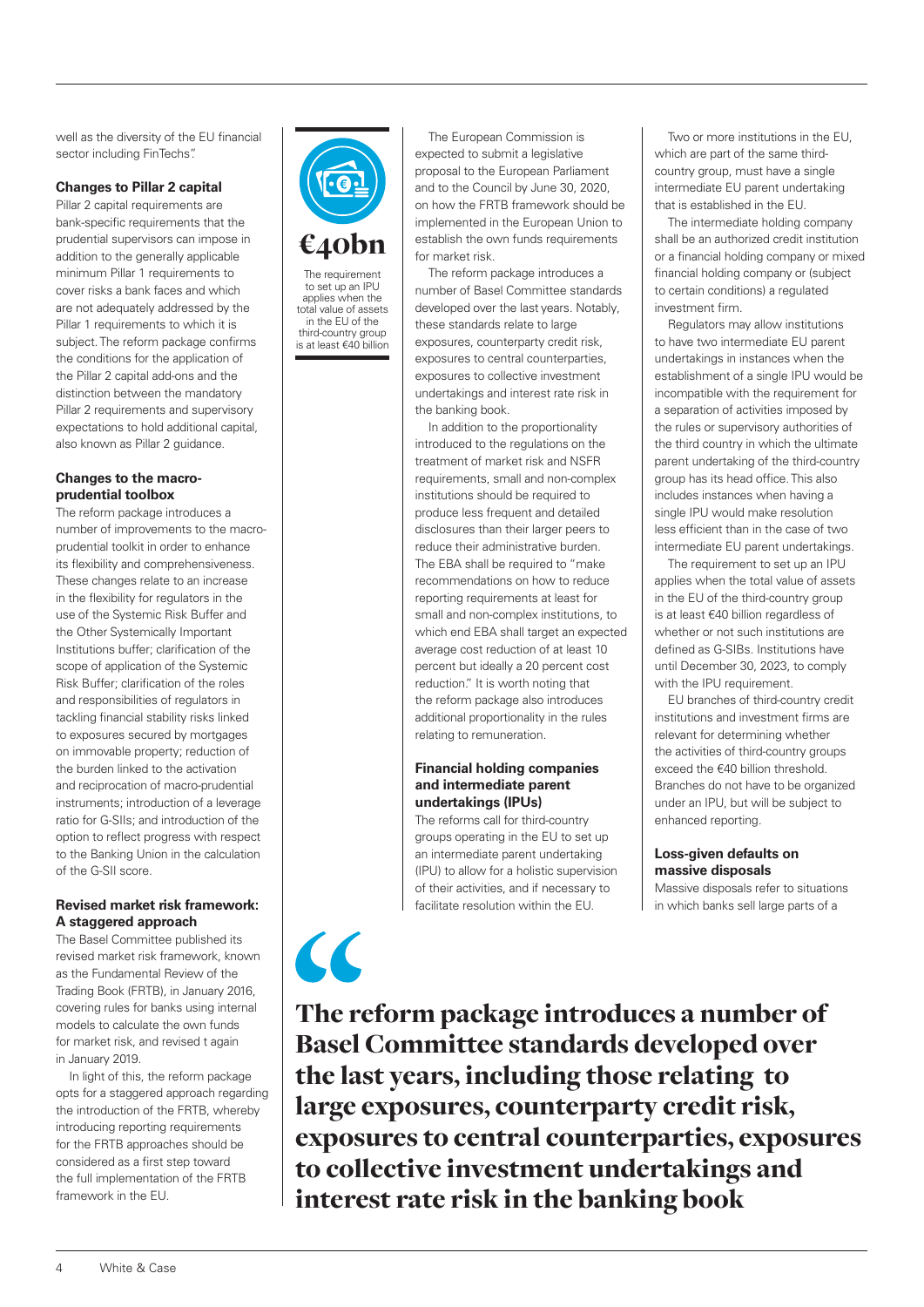$\epsilon$ 

### The reform package introduces measures to support financing for SMEs and infrastructure projects

portfolio of non-performing loans (NPLs), typically as part of a multiyear program to reduce the bank's non-performing exposure on its balance sheet.

A number of banks use internal models to quantify their own Lossgiven Default (LGD)—the amount of money a bank loses when a borrower defaults on a loan)—and the higher these observed losses are, the higher the capital requirements they will face.

There have been concerns that massive disposals would not reflect the true long-term economic value of the underlying loans, and hence the observed losses could lead to an unjustified increase in the banks' loss estimates.

The new rules will allow banks to adjust their loss estimates for a limited period and under strict conditions. This should make it easier for banks to clean up their balance sheets from bad assets, hence improving their lending capacity.

#### **Banking reforms and ESGrelated risks**

The banking reform packages incorporates ESG-related risks to reflect the rise of sustainable finance and includes new mandates for the EBA.

 $\Box$  The European Banking Authority must report on how individual regulators should incorporate environmental, social and governance (ESG) risks into the supervisory process. The EBA's assessment should include (i) the development of a uniform definition of ESG risks (including physical and transition risks), (ii) the development of appropriate qualitative and quantitative criteria for the assessment of the impact of ESG risks on the financial stability of financial institutions in the short, medium and long term, (iii) the arrangements, processes, mechanisms and strategies to be implemented by the financial institutions to identify, assess and

manage ESG risks and (iv) the analysis and methods and tools to assess the impact of ESG risks on lending and financial intermediation activities of financial institutions. EBA shall submit this report by June 28, 2021.

- $\Box$  The EBA must also prepare an assessment of whether a dedicated prudential treatment of exposures related to assets and other activities associated with environmental and/or social objectives would be justified. This assessment should be made on the basis of available data and the findings of the Commission Expert Group on Sustainable Finance.
- $\Box$  In particular, the EBA shall assess (i) methodologies for the assessment of the effective riskiness of exposures related to such assets compared to the riskiness of other exposures, (ii) the development of appropriate criteria for the assessment of physical and transition risks and (iii) the potential effects of a dedicated prudential treatment of exposures related to such assets on financial stability and bank lending in the EU. The EBA will submit its report by June 28, 2025 and on the basis of that report the European Commission shall, if appropriate, submit to the European Parliament and to the Council a legislative proposal. □ New disclosure
- As of June 28, 2022, large institutions that have issued securities that are admitted to trading on a regulated market of any Member State are required to disclose information on ESG risks, including physical risks and transition risks (the EBA report referred to above shall define such risks). Such information shall be disclosed on an annual basis for the first year and biannually thereafter.

#### **Lending exposure for SMEs and infrastructure projects**

The capital requirements regulation (CRR) currently contains a supporting



large institutions with securities admitted to trading on a regulated market of any Member State are required to disclose information on ESG risks

factor for small and medium-sized enterprises (SMEs), which lowers the capital requirements for credit risk on exposures to SMEs of up to €1.5 million by 23.81 percent. The banking reform extends this reduction of 23.81 percent to exposures of up to €2.5 million and introduces a new SME supporting factor reduction of 15 percent for the part of SME exposures exceeding  $€2.5$  million

The reforms also introduce preferential treatment for infrastructure projects, lowering the capital requirements of specialized lending exposures by 25 percent.

Such investments must comply with a number of criteria to reduce their risk profile and enhance the predictability of cash flows. The lender must carry out an assessment of whether the assets being financed contribute to a number of environmental objectives, such as climate change mitigation and adaption, sustainable use and protection of water and maritime resources, transition to a circular economy, pollution prevention and protection of healthy ecosystems. The Commission will report on the impact of the own funds requirements laid down in the new CRR on lending to infrastructure project entities by June 28, 2022, and shall submit that report to the European Parliament and to the Council, together with a legislative proposal, if appropriate.

#### **Anti-money laundering and combatting terrorist financing**

Some recent incidents highlighted the importance of continued efforts to prevent money laundering and to combat terrorist financing. As part of the reform package, the revised CRD stresses the role of prudential supervisors in identifying weaknesses within financial institutions and imposing appropriate sanctions.

In particular, the revised CRD states that "competent authorities should consistently factor money laundering and terrorist financing concerns into their relevant supervisory activities, including supervisory evaluation and review processes, assessments of the adequacy of institutions' governance arrangements, processes and mechanisms and assessments of the suitability of members of the management body, inform accordingly on any findings the relevant authorities and bodies responsible for ensuring compliance with anti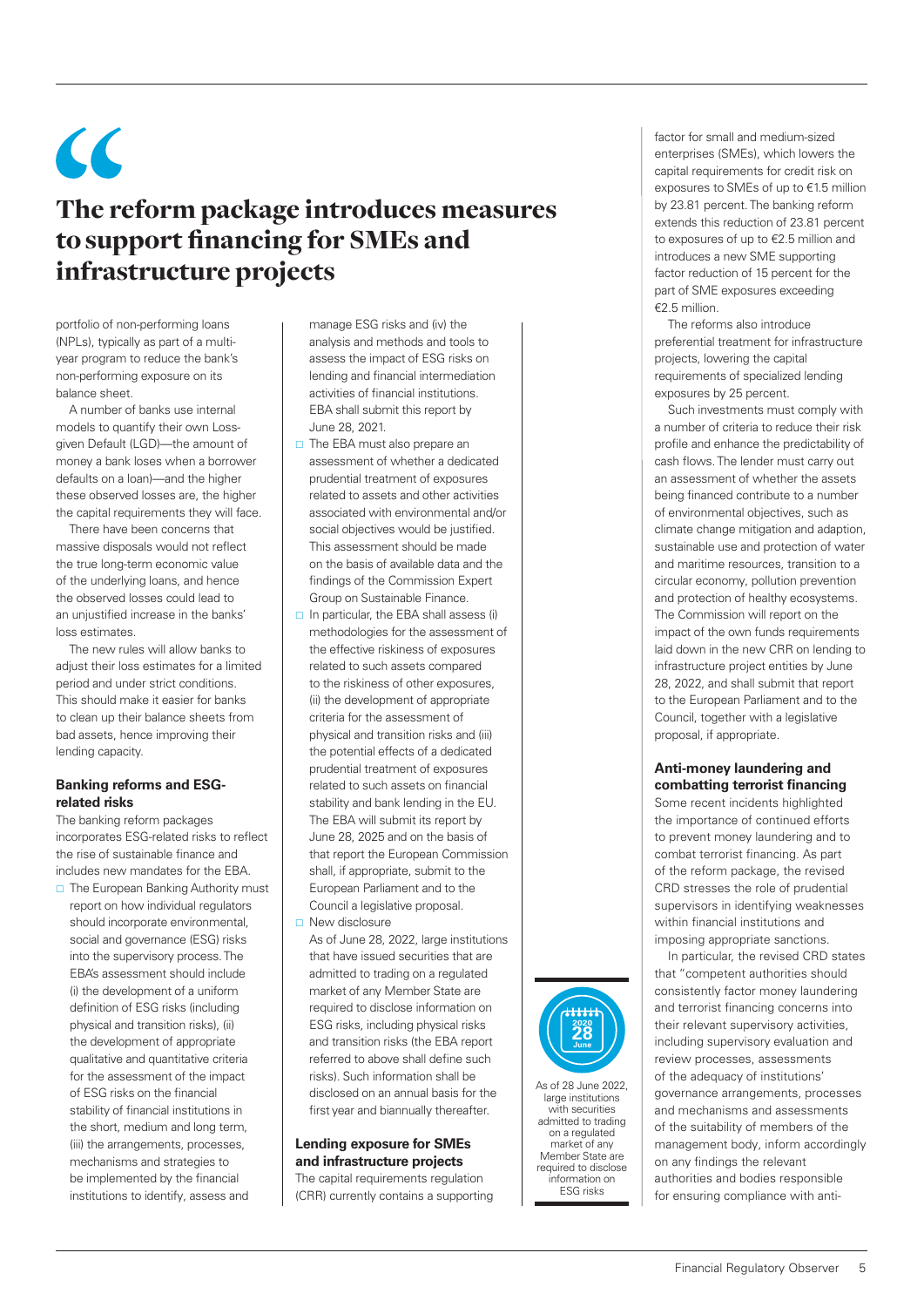money laundering rules and take, as appropriate, supervisory measures".

The new regulations stress the importance of the role played by supervisors in AML and the importance of the exchange of information between the regulators and financial intelligence units. The European Commission has also launched a proposal to reinforce the competencies of the European Banking Authority with respect to AML.

#### **Amendments to the Resolution Framework – MREL**

The concept of MREL for banks the minimum requirement for the own funds and eligible liabilities that each bank is required to meet and maintain in order to ensure that the capital structure of a bank is such as to render the bail-in tool effective upon resolution—had already been introduced by the BRRD. The reform package adds significant detail on the criteria for what constitutes "eligible liabilities", the methodology for determining the MREL for a particular bank and the way in which information is reported and disclosed.

#### **Introduction of the TLAC requirement to EU G-SIBs**

CRR II implements the Financial Stability Board's total loss absorbing (TLAC) requirement for Global Systemically Important Institutions (G-SII), which is the EU equivalent of a G-SIB. The transitional requirement—the higher of 16 percent of RWA or six percent of the leverage ratio exposure measure shall apply immediately. The higher requirement—18 and 6.75 percent, respectively—comes into effect as of January 1, 2022.

#### **Additional changes to the MREL subordination policy**

Beyond the existing GSII bracket, the reforms have created a new category of so-called "top-tier banks" with a balance sheet greater than €100 billion, facing stricter subordination requirements. In addition, national resolution authorities may select other banks (non-GSII, non-top-tier banks) and subject them to top-tier bank treatment. The reform package contains MREL minimum Pillar 1 subordination policy for each of these categories. Under certain conditions, the resolution authority may now also impose an additional Pillar 2 subordination requirement.



€100bn

A new category of "top-tier" banks with a balance sheet greater than  $£100$  billion

 $\overline{\mathcal{L}}$ 

#### **Certain changes to the MREL eligibility criteria**

Certain debt instruments with an embedded derivative component, such as certain structured notes, should be eligible—subject to certain conditions to meet the MREL to the extent that they have a fixed or increasing principal amount repayable at maturity that is known in advance while only an additional return is linked to that derivative component and depends on the performance of a reference asset. The reform package also introduces certain other amendments to the MREL eligibility criteria.

#### **Penalties related to MREL breaches**

The breach of MREL requirements by banks will result in restrictions on the distribution of resources to shareholders or employees. The reform package includes the following compromise: For the first nine months following a breach, restrictions might be applied only if certain conditions that are related to the nature of the breach are met. After nine months, the presumption is that the restrictions must be applied, but can be waived if strict conditions—related to market conditions and the broader financial stability—are met.

#### **Sale of subordinated eligible liabilities to retail clients**

The sale of MREL-eligible instruments to retail clients shall be subject to a number of conditions and limitations, on the understanding that Member States shall not be required to apply these restrictions to liabilities issued before December 28, 2020.

All of the following conditions must be fulfilled: the seller must perform a suitability test in accordance with MiFID II; the seller must be satisfied, on the basis of that test, that such eligible liabilities are suitable for that retail client; and the seller documents the suitability in accordance with MiFID II.

In addition, when the financial portfolio of the retail client does not exceed €500,000 at the time of the purchase, the seller shall ensure that the retail client does not invest an aggregate amount exceeding ten percent, and the initial investment amount invested in one or more of the instruments is at least €10,000.

However, Member States have the right to set a minimum denomination amount of at least €50,000, taking into account local market conditions and practices along with existing consumer protection measures within the jurisdiction of that Member State.

#### **MREL reporting and disclosure requirements**

In order to ensure transparency, institutions should report to regulators and make regular public disclosures of their MREL, the levels of eligible and bail-in-able liabilities and the composition of those liabilities, including their maturity profile and ranking in normal insolvency proceedings.

#### **Home-host balance**

The reform package contains clarifications regarding the powers of the home supervisor of a banking group and the supervisors of Member States where a subsidiary of the banking group is located (home-host balance). These rules include a "safe harbor" clause, which enables host authorities to request a higher internal MREL, part of which would not be subject to mediation between the home and host authorities.

#### **Other amendments to the Bank Resolution Framework Introduction of the concepts "resolution entity" and "resolution group"**

The reform package introduces the concepts "resolution entity" and

The reform package adds significant detail on "eligible liabilities," the methodology for determining the MREL for a particular bank and the way in which information is reported and disclosed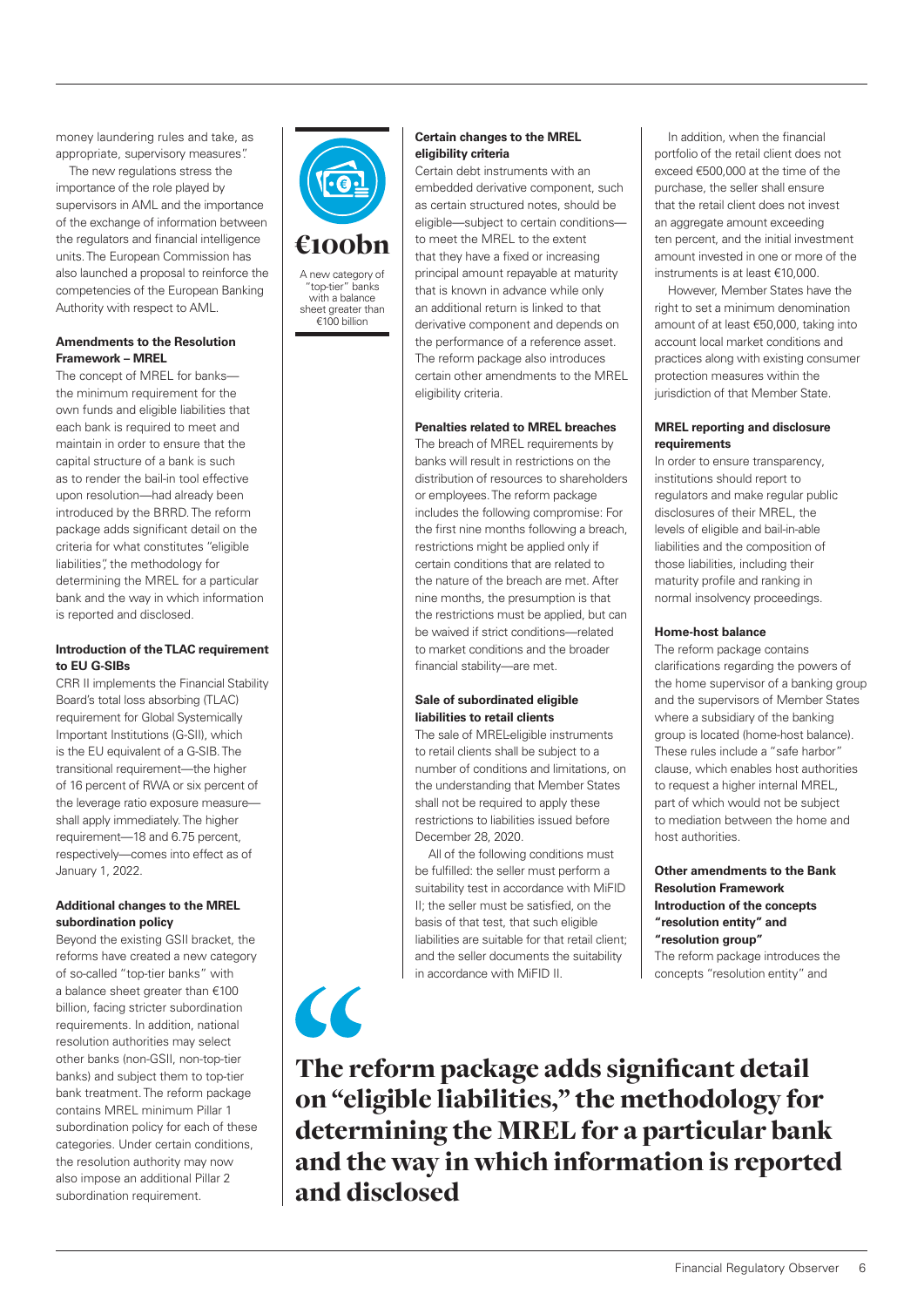"resolution group". In line with the TLAC standard, the Single Point of Entry (SPE) resolution strategy and the Multiple Point of Entry (MPE) resolution strategy are maintained. Under the SPE resolution strategy, only one group entity, usually the parent undertaking, is resolved, whereas other group entities, usually operating subsidiaries, are not put under resolution, but transfer their losses and recapitalization needs to the entity to be resolved. Under the MPE resolution strategy, more than one group entity might be resolved. Hence, a clear identification of entities to be resolved ("resolution entities"), that is, the entities to which resolution actions could be applied, together with subsidiaries that belong to them ("resolution groups"), is important in order to apply the desired resolution strategy effectively. In addition, that identification is relevant for determining the level of application of the rules on loss-absorbing and recapitalization capacity that institutions and entities should apply. Resolution authorities will be required to identify resolution entities and resolution groups as part of the resolution planning.

#### **Resolution stay**

The Bank Recovery and Resolution Directive (BRRD II) allows resolution authorities to suspend certain contractual obligations of institutions and entities for a maximum of two days.

The reforms allow the relevant resolution authority to exercise these powers in a pre-resolution phase, which can be from the moment it determines an institution is failing or likely to fail; if a private sector measure, which it believes will prevent the failure, is not immediately available, and if it believes applying the suspension will prevent a deterioration of the institution's financial condition.

This power cannot include payment or delivery obligations to central banks, central counterparties authorized in the EU and third-country CCPs recognized by ESMA and payment and settlement systems.

#### **Contractual recognition of the resolution stay requirement**

In the absence of a statutory crossborder recognition framework, Member States should require that institutions include a contractual term in relevant financial contracts recognizing

that the contract may be subject to the exercise of powers by resolution authorities to suspend certain payment and delivery obligations, to restrict the enforcement of security interests or to temporarily suspend termination rights (the resolution stay requirement). A similar requirement already applied with respect to the bail-in tools.

#### **Contractual recognition of the effects of bail-in tools**

Under the existing BRRD, banks must already include a clause in contracts governed by third-country laws recognizing the effects of the bail-in tools.

The reform package recognizes that there might be instances, however, where it is impracticable for institutions to include those contractual terms in agreements or instruments creating certain liabilities, in particular liabilities that are not excluded from the bail-in tool under the BRRD, covered deposits or own funds instruments.

Under certain circumstances, it could be considered impracticable to include contractual recognition clauses in liability contracts. These circumstances include cases where it is illegal—under the law of the third country—for an institution or entity to include such clauses in agreements or instruments creating liabilities that are governed by the laws of that third country. Other cases may include instances when an institution or entity has no power at the individual level to amend the contractual terms as they are imposed by international protocols or are based on internationally agreed standard terms, or when the liability that would be subject to the contractual recognition requirement is contingent on a breach of contract or arises from guarantees, counterguarantees or other instruments used in the context of trade finance operations. However, a refusal by the counterparty to agree to be bound by a contractual bail-in recognition clause should not be considered as a cause of impracticability.

EBA will further determine the conditions under which a waiver can be granted from the requirement to include the contractual recognition clauses. Liabilities, for which the relevant contractual clauses are not included, should not be eligible for MREL.



EC is due to submit a legislative proposal on the implementation of the FRTB framework to the European Parliament



**Stuart Willey** Partner, London

**T** +44 20 7532 1508

**E** swilley@whitecase.com



**Willem Van de Wiele** Counsel, Brussels

**T** +32 2 219 16 20 **E** willem.vandewiele@ whitecase.com



**Paul Alexander** Local Partner, Milan

**T** +39 020 068 8334

**E** palexander@whitecase.com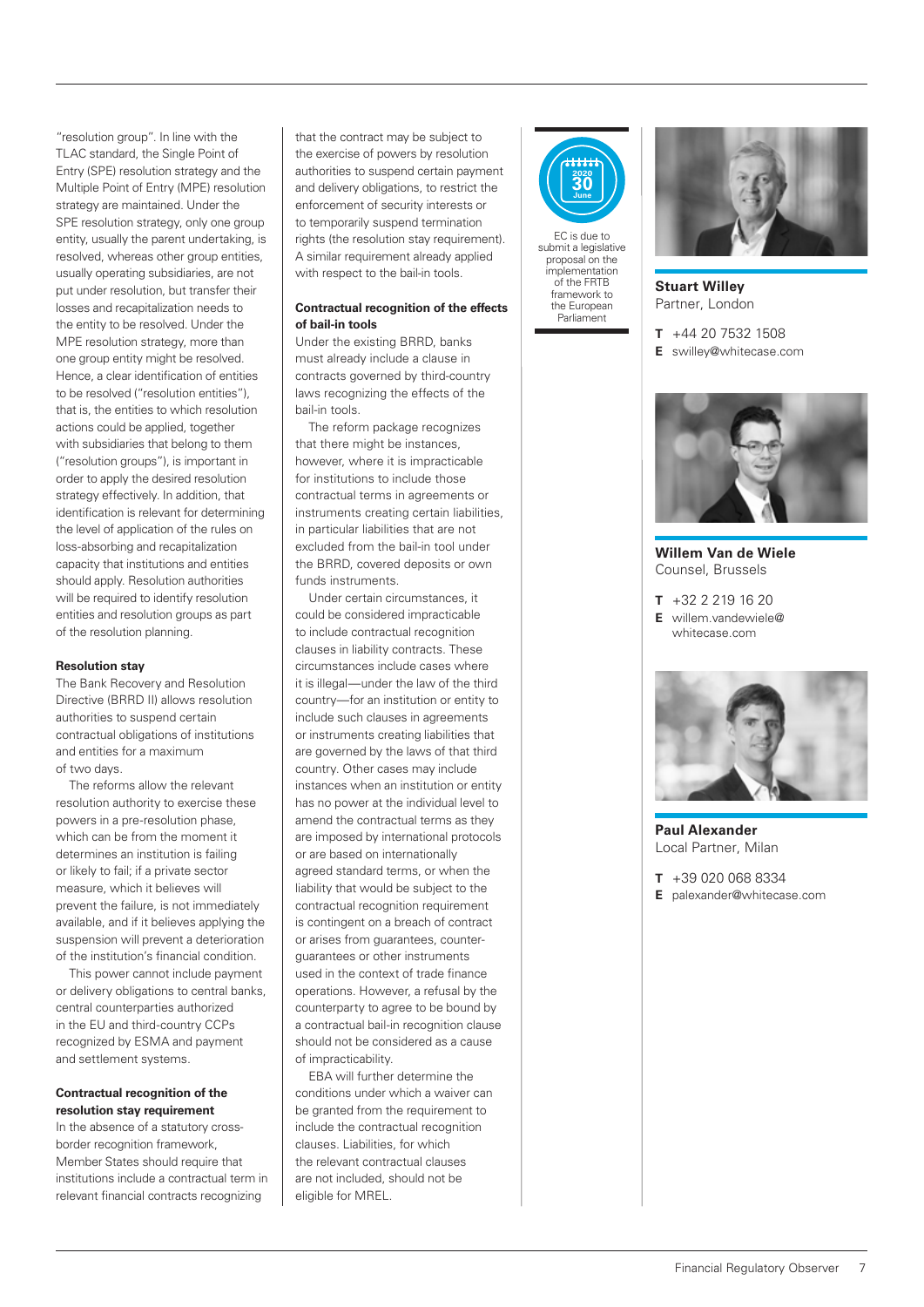### No-deal Brexit: Challenges for trading venues and their participants

There is no silver bullet for maintaining cross-border trading if the UK leaves the EU without a deal, as **Julia Smithers Excel**l and **Kristen DiLemmo** explain.

he date of Brexit has been delayed until (at least) October 31, 2019, but there is little sign that financial services access between the UK and the EU 27 will become clearer during the extension. This presents a particular challenge for trading venue participants trying to determine how—if at all—they may continue cross-border on-venue trading in the event of a no-deal Brexit.

While a number of UK trading venue operators have become licensed on the continent, the answer is not as simple as drawing a line between the UK and EU 27 participant bases and pushing each to its local venue. Many market participants, particularly major sell-side institutions, will need to continue trading cross-border in order to service their global clients.

The complexities surrounding cross-border trading post-Brexit arise, in part, due to the lack of a singleequivalence decision that would put UK venues and their participants on a level playing field with the EU. There are three key challenges regarding equivalence for trading venues and their participants in a no-deal Brexit: regulatory licensing; the mandatory trading obligation for shares and derivatives; and regulatory reporting.

These challenges relate to all three types of EU trading venues: regulated markets (RMs), which include mainstream stock exchanges; multilateral trading facilities (MTFs); and organized trading facilities (OTFs).

#### **Regulatory licensing: UK venue—EU 27 participant**

The impact of regulatory licensing is twofold: it determines a venue operator's ability to offer its platform into a jurisdiction, and a local participant's ability to trade on the platform cross-border.

After Brexit, UK trading venue operators will lose their right to access EU 27 participants under a single EU framework, and will instead have to look to the rules of each Member State. Although the Markets in Financial Instruments Regulation (MiFIR) introduced pan-EU licensing for third-country firms, UK firms cannot use this until the European Commission (EC) deems the UK's regulatory regime "equivalent" to EU standards.

So far, the EC has not expressed a willingness to deem the UK equivalent post-Brexit amid concerns about preferential treatment of third-country firms. Consequently, a UK trading venue operator needs to consider whether making its platform available amounts to carrying on a regulated activity in each target Member State and, if so, whether any local law exemptions might be of use.

# $\epsilon$

While the permanent and Brexit-based temporary exemptions in several Member States cover trading activities, this still needs to be assessed on a case-by-case basis



extension

This divergence between Member States is complicated further by new Brexit legislation. A number of Member States have announced their own versions of the UK's temporary permissions regime, whereas others—such as Ireland and France already have exemptions in place that facilitate a degree of third-country access. However, some Member States—such as the Netherlands have excluded the operation of MTFs and OTFs from the list of activities that UK firms can perform without authorization.

UK trading venue operators therefore face the challenge of either complying with a patchwork of rules, or taking a risk-based approach to continuing access for a subset of Member States or participant types.

Assuming that a UK venue operator makes its platform available in a Member State, a local participant needs to consider its UK licensing position when it trades on the UK platform. This is likely to be relatively straightforward, as many EU 27 firms should be able to use either the UK's temporary permissions regime (TPR) or its overseas persons exclusion (OPE) to continue trading on UK platforms.

#### **Regulatory licensing: EU venue—UK participant**

The challenges are similar for EU 27 venues with UK participants. Both the TPR and OPE are potentially available for EU 27 MTF and OTF operators to continue accessing UK participants. However, each route has limitations: the OPE would narrow the categories of participant that could remain on the venue, while the TPR carries an expectation that the trading venue operator will eventually apply for full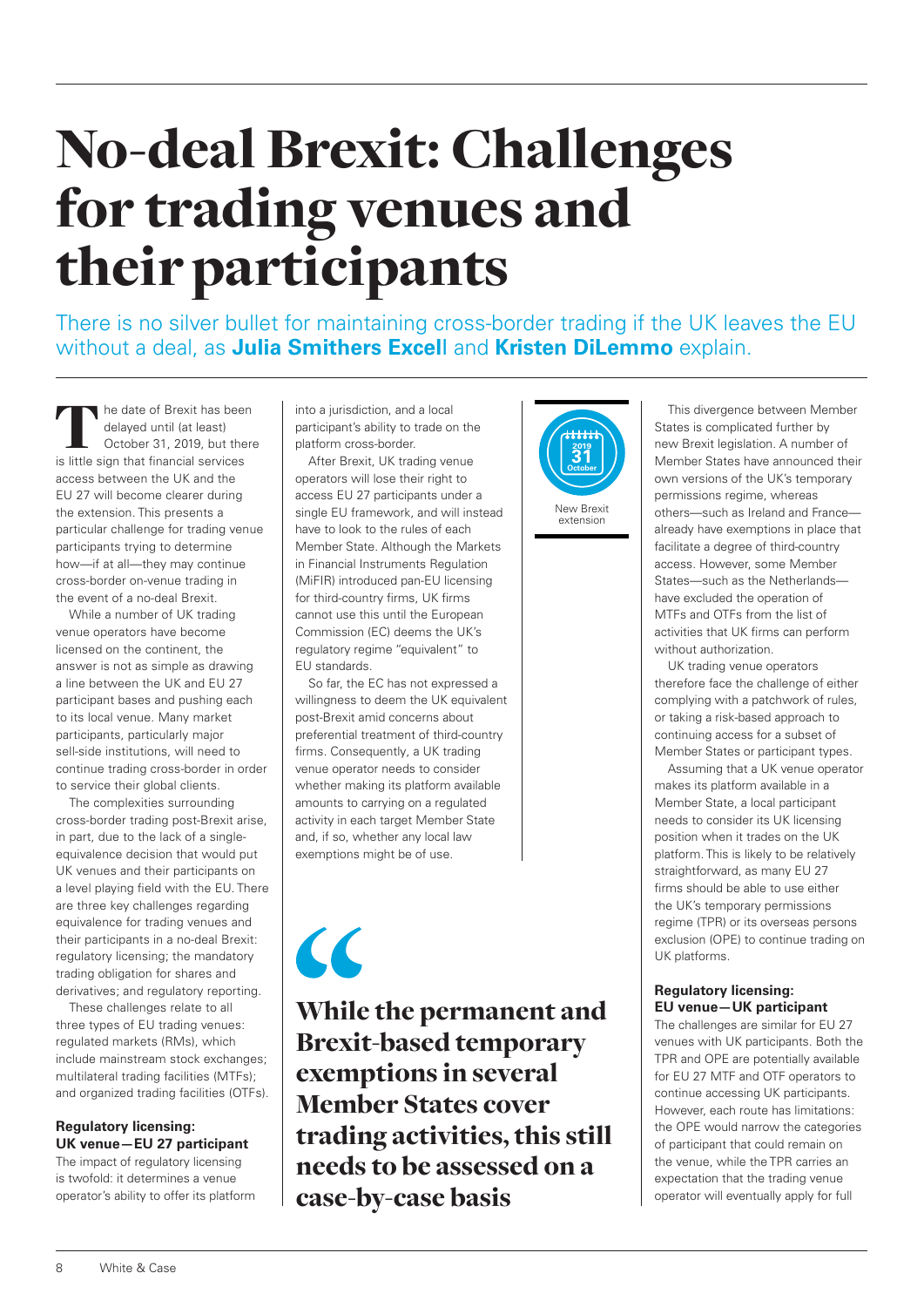UK authorization. The UK's Financial Conduct Authority (FCA) has clarified that EEA market operators (including RM operators) will either need to rely on the OPE or apply to become a recognized overseas investment exchange to continue accessing the UK market.

From the UK participant's perspective, it will need to consider its licensing position in the venue's home Member State. While the permanent and Brexit-based temporary exemptions in several Member States cover trading activities, this still needs to be assessed on a case-by-case basis. In the Netherlands, for example, own-account dealing on a Dutch trading venue can be exempt from licensing, but the exemption does not expressly cover agency or client trading.

#### **Mandatory trading**

Apart from issues surrounding access, participants also need to consider how the mandatory trading obligation will impact their cross-border trading. This is particularly relevant for UK firms trading with EU 27 counterparties or through their EU 27 branches (and vice versa).

#### **Share Trading Obligation (STO)**

Article 23 of MiFIR broadly requires investment firms to trade shares that are admitted to trading on an EU trading venue (TOTV) on an RM, MTF or systematic internalizer (SI), or on a third-country trading venue that the EC has deemed equivalent. To date, the EC has deemed certain venues equivalent in Australia, Hong Kong, Switzerland (on a temporary basis), and the US.

As part of the UK's on-shoring of EU legislation, the UK will have its own STO that mirrors the MiFIR requirements. This means that UK STO instruments will have to be traded on a UK venue, or on an equivalent thirdcountry venue.

If a share is traded on a UK venue and an EU 27 venue, it could be subject to both STOs. When this happens, there might not be a mutually suitable trading venue for a UK firm trading with an EU 27 firm: an EU 27 venue would not work for the UK firm, and a UK venue would not work for the EU 27 firm.

Likewise, there might be a conflict between the two STOs for a firm with a presence in both the EU 27



and the UK. For example: an Italian bank wishes to trade, via its London branch, a share that is dual-listed on the London Stock Exchange and the Frankfurt Stock Exchange. The share will be subject to the UK STO because of its UK listing, and to the EU 27 STO because of its German listing. Because the London branch's seat is in Italy, it must satisfy the EU 27 STO by executing the trade on an EU 27 venue. However, the UK branch must also satisfy the UK STO by executing the trade on a UK venue.

Mutual equivalence decisions are the solution to this clash of STOs. The UK seems willing to grant STO equivalence to EU 27 trading venues, which would mean that UK STO instruments could be traded on either UK or EU 27 venues.

But there is a clear expectation of reciprocity, which the European Securities and Markets Authority (ESMA) appears reluctant to support. ESMA announced on May 29, 2019 that, with the aim of minimizing overlaps, it would only consider shares issued by EU 27 firms as falling within the EU 27 STO. In response, the FCA pointed out that many EU 27-issued shares are dual-listed on UK venues, and would still be subject to overlapping STOs. ESMA continues to encourage the FCA to clarify its position on the application of the UK STO well ahead of the current Brexit deadline of October 31, 2019.

#### **Derivative Trading Obligation (DTO)**

The DTO under Article 28 of MiFIR requires firms to conclude transactions in certain derivatives on an EU trading venue, or on a thirdcountry trading venue that the EC has deemed equivalent.

The DTO raises similar issues to the STO, including a clash between EU 27 and UK obligations, but with a few key differences. Derivatives, unlike shares, can be traded on OTFs, which would expand the scope of venues and participants affected by the competing obligations.

As with the STO, the EC has deemed some venues in the US and Singapore equivalent for DTO purposes, but has not signaled a willingness to deem any UK venues equivalent post-Brexit.

Without a clear resolution, market participants will need to consider the impact of the STO and DTO on their trading activity. It may be that firms subject to clashing obligations can only trade DTO/STO instruments on venues that the EC and FCA have both deemed equivalent. This might be impractical, as it would require mutual membership of a third-country venue and could trigger local licensing

#### **Regulatory reporting**

Investment firms trading TOTV instruments are subject to transparency and transaction reporting requirements. These requirements differ depending on whether the firm is trading OTC or on-venue, which means that a no-deal Brexit could impact how and when a participant reports.

#### **Transparency reporting**

Articles 20/21 of MiFIR require investment firms to make public certain information relating to OTC trades in TOTV instruments. This post-



#### Financial Regulatory Observer 9



ESMA announced that it will only consider shares issued by EU 27 firms as falling within the EU 27 STO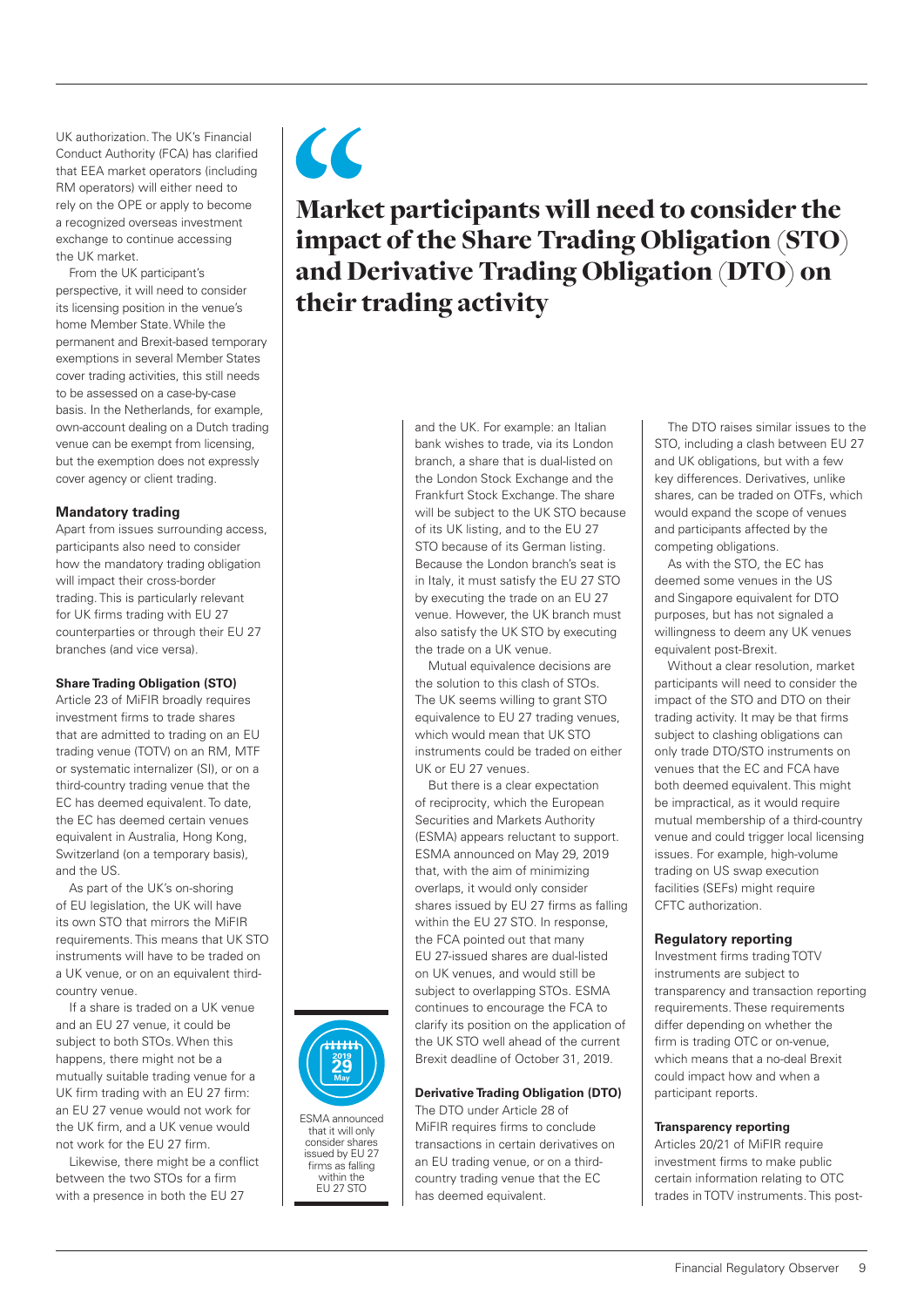# $\epsilon$

Going forward, EU 27 firms will be subject to both the EU and UK transaction reporting requirements when they trade out of a UK branch. The same will apply to UK firms with an EU 27 branch

trade transparency obligation does not apply when trading on an RM, MTF or OTF, as the venue operator does the reporting.

Trades on a third-country venue are treated as OTC trades—meaning that the participant needs to transparency report—unless ESMA determines that the venue has comparable transparency standards. As it needs to consider hundreds of venues, ESMA opined in 2017 that participants do not need to transparency report trades on any third-country venues until it is able to assess more of them.

In March 2019, ESMA clarified that this transparency reporting reprieve would extend to UK venues post-Brexit. The FCA reciprocated shortly afterwards. This means that participants trading on-venue across the EU 27-UK border will not be subject to transparency reporting requirements as though the trades were OTC.

While this piece of the equivalence puzzle seems to be sorted out, the arrangement is only temporary: it remains to be seen how many UK venues will be deemed transparencyequivalent when ESMA completes its formal assessments (and vice versa).

#### **Transaction reporting**

When an investment firm trades a TOTV instrument either onvenue or OTC, it must submit a detailed transaction report to its home regulator. This extraterritorial requirement captures a firm's branch trades globally, and it also pulls thirdcountry firms into scope when they trade from EU branches.

Today, EU firms with branches in other Member States must report all of their in-scope trades—head office trades and branch trades—to their home regulator. This is done either by connecting directly to their regulator, or through the services of an approved reporting mechanism (ARM).

Going forward, EU 27 firms will be subject to both the EU and UK transaction reporting requirements when they trade out of a UK branch. The same will apply to UK firms with an EU 27 branch.

In practice, this will mean that a firm subject to double-reporting will either need to contract with an ARM to send transaction reports to two regulators, or establish a direct connection to its host regulator.

#### **A medley of equivalence decisions**

A no-deal Brexit will have a significant impact on both EU 27 and UK trading venue participants. When thinking about how to continue cross-border trading, participants need to consider not only regulatory licensing, but also clashing or duplicative obligations. A smooth transition would require not only a single-equivalence decision, but rather a medley of them. There are few signs that UK and EU authorities are working toward this level of coordination.



**Julia Smithers Excell** Partner, London

**T** +44 20 7532 2229

**E** julia.smithers.excell@ whitecase.com



**Kristen DiLemmo** Associate, London

**T** +44 20 7532 2481

**E** kristen.dilemmo@whitecase.com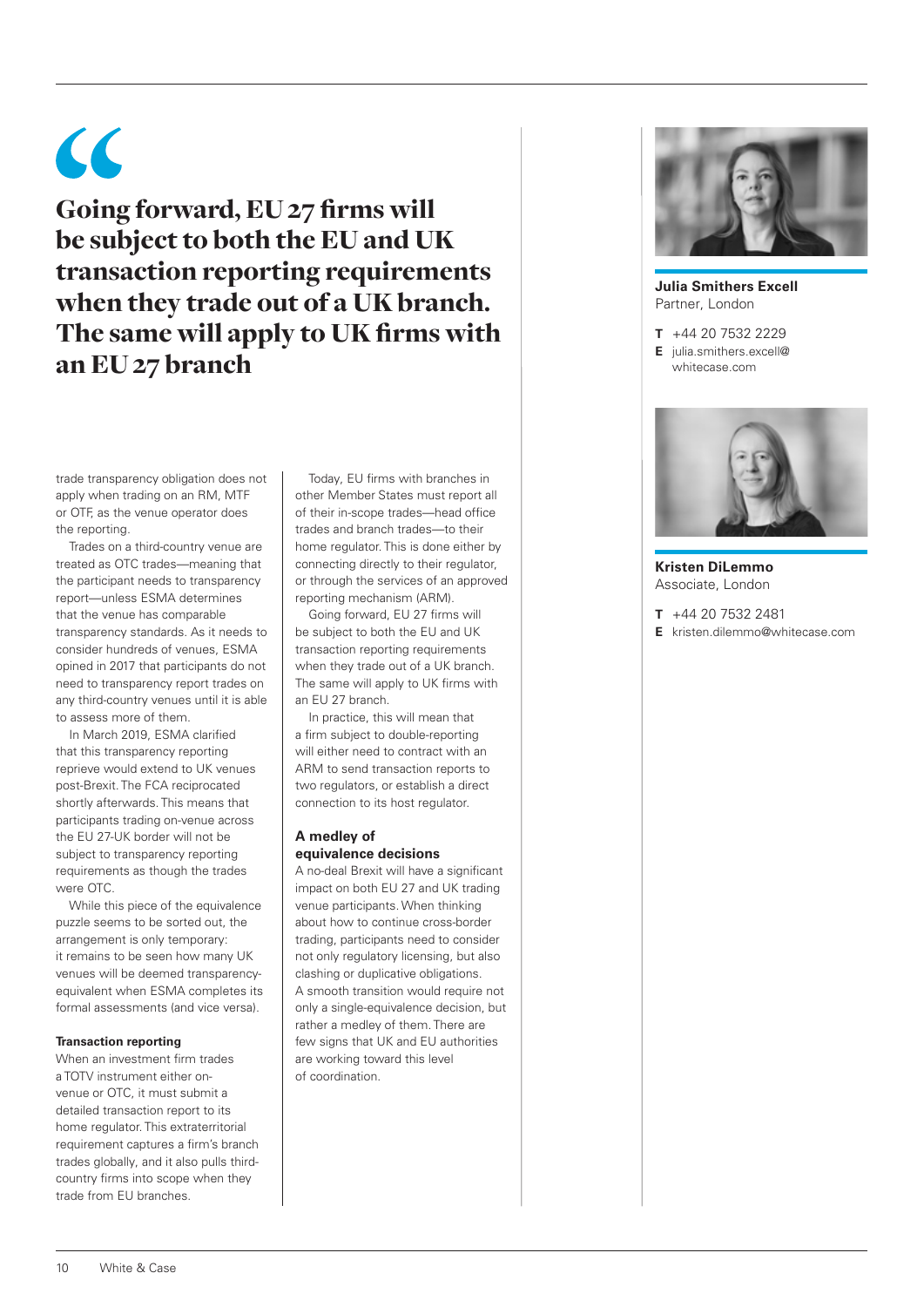### New UK peer-to-peer lending rules catch up with innovation

Within a decade, the UK's peer-to-peer (P2P) financial services sector has moved from an offbeat outsider to an increasingly significant and permanent player in loan and equity markets as **Jonathan Rogers**, **Carsten Lösing**, and **Kristen DiLemmo** explain.

Total lending facilitated by UK<br>
P2P platforms during the past<br>
12 months was £6.7 billion,<br>
according to data provider Brismo. On P2P platforms during the past 12 months was £6.7 billion, the equity side, P2P platforms have notably been used to allow an issuer's customer base to participate in funding rounds alongside institutional capital. The growing cheer of the market in the UK has found its echo internationally, too, with platforms now established in multiple jurisdictions. However, the expansion both in scale and business model complexity has inevitably attracted regulatory scrutiny. On June 4, the UK's Financial Conduct Authority (FCA) published Policy Statement 19/14, which set out a package of rule changes to apply to the UK loan and equity P2P markets. The changes focus on remedies for the several potential harms that the FCA identified:

- □ Confidence and investor participation could be threatened by poor performance or the disorderly failure of a platform;
- $\Box$  Investors buy products that are not suitable for them;
- **Poor customer treatment:**
- □ Asset prices that are too high, or where the asset quality is too low.



Total lending facilitated by UK P2P platforms during the past 12 months Source: Brismo

This article focuses on three of the remedial measures that the FCA has imposed.

#### **Holding business model evolution to account**

By way of evolution from the original P2P premise of privately negotiated lending/borrowing terms, many platforms now include an element of intermediation, whether by setting the price of P2P investments, advertising a target rate of return or determining a 'basket' of loan assets.

While permitting these investor friendly enhancements, it seems the FCA considers they should come with a responsibility for platform operators to deliver on what has been sold. Accordingly the new rules are designed to ensure that operators price loans fairly and appropriately, invest assets within advertised parameters, and achieve target rates of return. These new rules are prescriptive in areas such as credit risk assessments, basis of pricing, timing of revaluations and provision of

information on portfolio parameters. In implementing all of this, those firms that set prices will doubtless have in mind the new requirement

for an annual 'outcome report' that will have to report default rates and actual performance against target rates of return.

Despite the new rules, the overall impression on reading CP19/14 is that the FCA has reconciled itself to innovation and for example decided not to ban target return rates or transfers of loans in default. This allowance comes however at the price of an enhanced rule book and a level of investor disclosure that will better enable firms to be held to account for their business models.

#### **Marketing restrictions and appropriateness**

The FCA has determined that loan based P2P platforms should in respect of retail investors face the same marketing restrictions and conduct 'appropriateness assessments' as already apply to certain non-readily realizable investments such as unlisted stocks, unregulated funds and life policies.

 Broadly speaking, this means that a P2P firm will only be able to offer products to retail investors if they have passed an appropriateness test and also qualify as either high net worth, sophisticated investors or restricted investors. The latter, broadly speaking being investors who have certified that they won't invest more than 10% of their net assets in P2P loans over a 12 month look back and 12 month look forward period).

This proposal appears to have generated a large response to the FCA's consultation, but the FCA has sided with consumer protection and dismissed claims that P2P loans have a different risk profile to other investments, or that these restrictions would reduce competition and accessibility.

 $\alpha$ 

The great speed of expansion in the P2P market inevitably prompts the need for greater regulatory scrutiny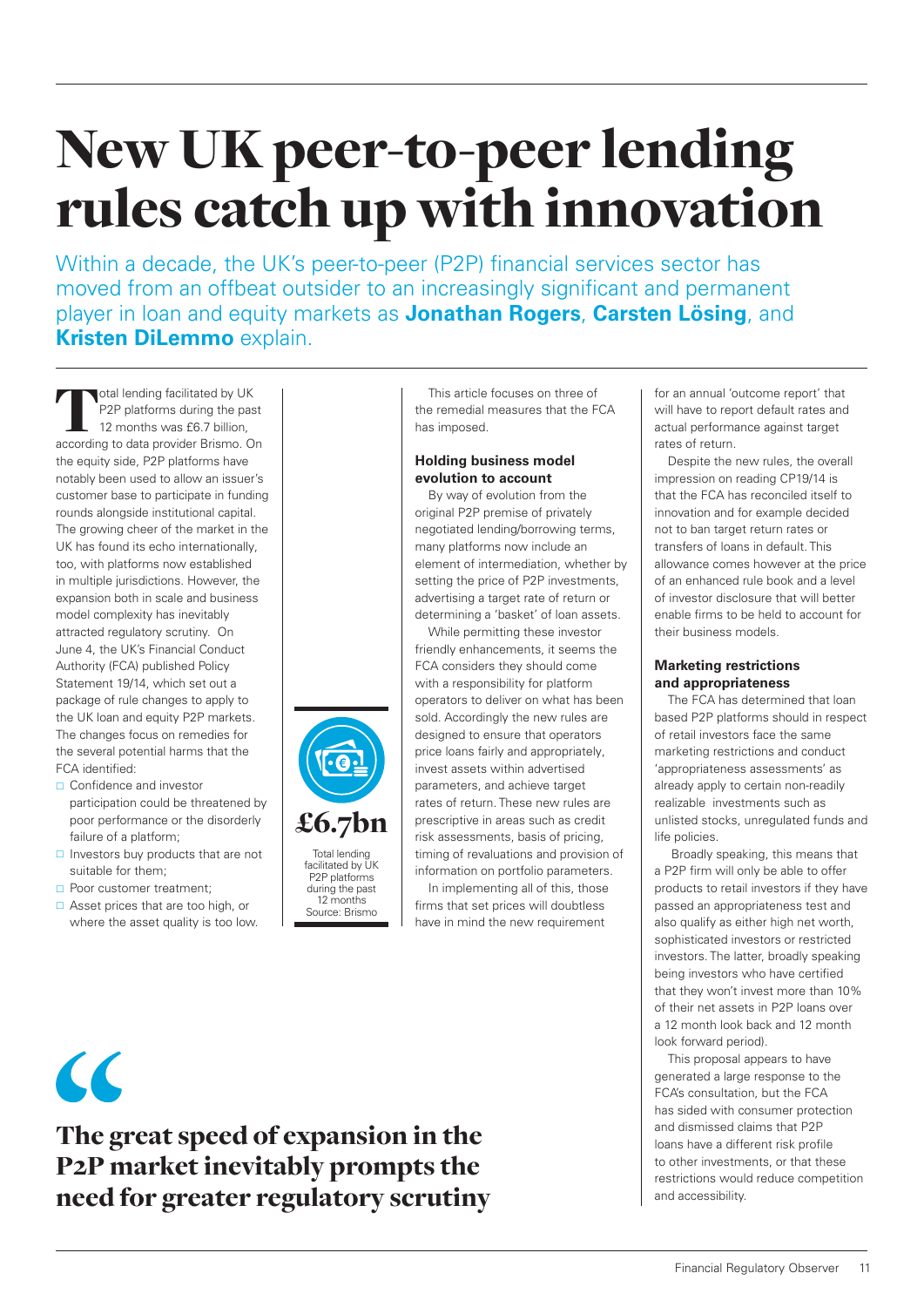### $\epsilon$ The FCA wants to see contingency funds being better managed within a firm's risk management framework

However, the FCA has in the face of responses received conceded that the marketing restriction will not prevent the provision of preliminary marketing information about the loan based P2P asset class, provided it falls short of being an offer that can be accepted. This information could include specifics of what is offered in terms of target rates/price, term, risk categorization, security or mitigation measures.

#### **Managing over reliance on "contingency funds"**

One of the innovations of the loan based P2P market is the use of contingency funds to compensate borrower defaults, whether funded by contributions derived from borrowers, investors or a platform's own funds. Perhaps in recognition of the law of unintended consequences, the FCA has concluded that this innovation designed to benefit investors, could have the effect of distorting their understanding the market's true risk. For example, a strong marketing statement such as, 'no investor has ever lost any money' is likely to be underwritten in part by the operation of a contingency fund alongside the performance of the underlying assets. The FCA's concerns are that:

- Actual default rates are not being reported;
- □ Investors can come to see a target rate of return as effectively guaranteed; and
- $\Box$  In reliance on their contingency fund, platforms do not take enough care in calculating target rates of return.

To address these concerns, the FCA has determined a package of measures that focus principally on greater transparency around the application of contingency funds. Despite some push back through the consultation process, the trigger point for the new rules is strict and will include contingency payments used to smooth over delayed or enforced borrower repayments. These measures include mandatory pre-investment disclosures such as risk warnings and a policy statement setting out the detail of how a contingency fund will operate, as well as post-investment measures such as investor notifications of a contingency pay out, past performance data not being adjusted for contingency payments and a quarterly report on how much a contingency fund has been used.

On the prudential side, the FCA wants to see contingency funds better addressed within a firm's risk management framework – and warns that offering enforceable rather than discretionary contingency cover will likely be insurance.

#### **The new package is good news**

The overall package of rules presented by the FCA in PS19/14 is a significant step forward in terms of regulatory expectations on P2P firms and will raise the barrier for new entrants. This should be seen in a positive light, with the FCA seeking to support the ongoing resilience and consumer proposition of this fast-developing market.



FCA published Policy Statement 19/14 setting out a package of rule changes to the UK loan and equity P2P markets



**Jonathan Rogers** Partner, London

- **T** +44 20 7532 2163
- **E** jorogers@whitecase.com



**Dr. Carsten Lösing** Local Partner, Hamburg

**T** +49 40 35005 265 **E** cloesing@whitecase.com



**Kristen DiLemmo** Associate, London

**T** +44 20 7532 2481 **E** kdilemmo@whitecase.com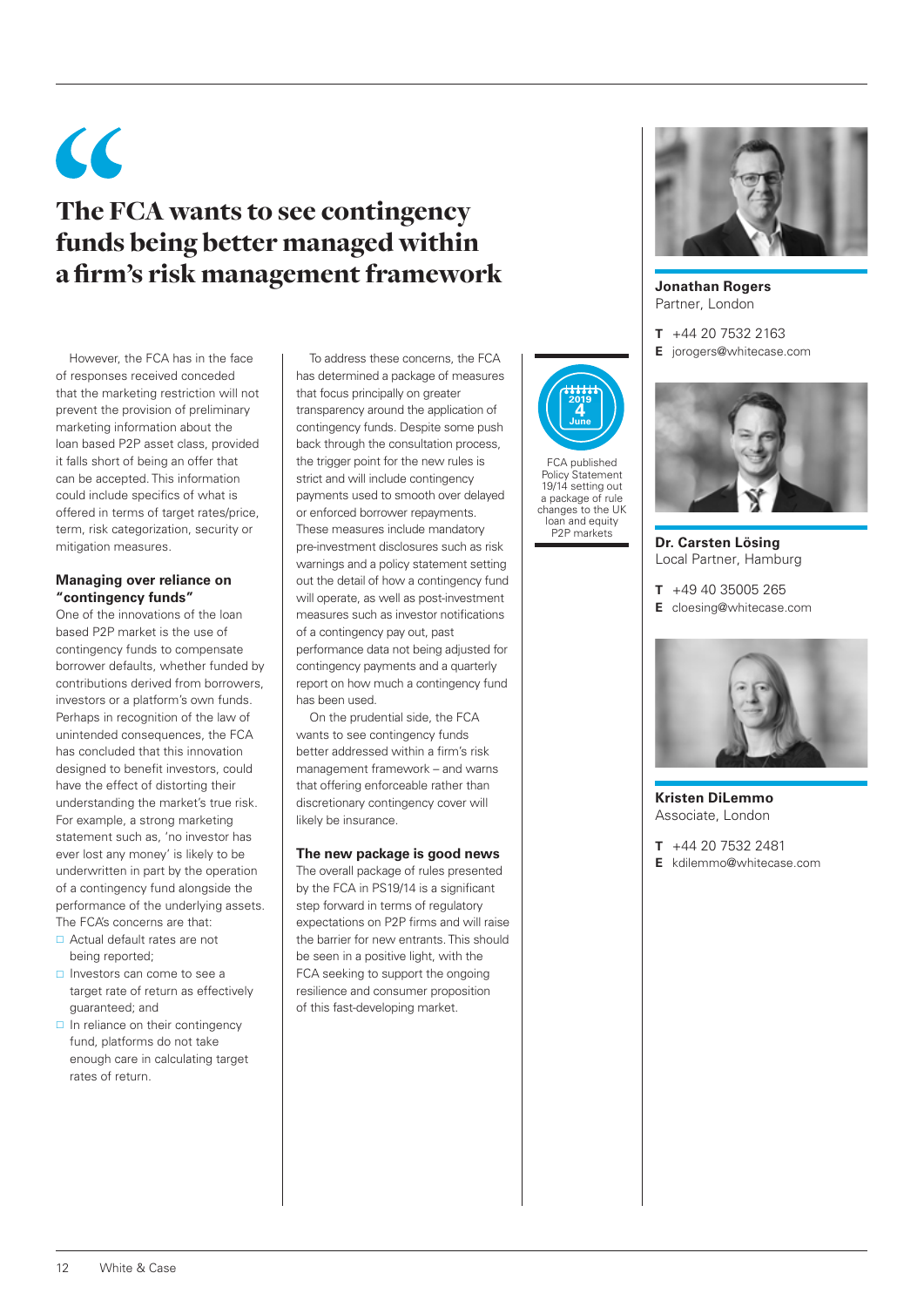# Crypto-assets market: Regulators keeping a watchful eye

The impact of crypto-assets on the global financial system continues to be a subject of debate for regulatory and supervisory authorities. **Julia Smithers Excell** and **Laura Kitchen** provide a summary of the latest publications.

n 14 May 2019, the<br>European Central Bank's<br>Task Force added to the growing European Central Bank's (ECB) Crypto-Assets body of published work on cryptoassets in the financial markets. Its paper, entitled "Crypto-Assets: Implications for financial stability, monetary policy, and payments and market infrastructures," follows similar publications by the European Securities and Markets Authority (ESMA) and the European Banking Authority (EBA). Shortly afterwards, the Financial Stability Board (FSB) published a report entitled "Cryptoassets: Work underway, regulatory approaches and potential gaps," and the International Organization of Securities Commissions (IOSCO) separately published its own consultation paper on "Issues, Risks and Regulatory Considerations Relating to Crypto-Asset Trading Platforms".

#### **An evolving crypto-asset market**

What is most striking about the ECB paper is its assessment that the risks and potential implications of crypto-assets in the current market are limited and/or manageable within the existing regulatory and oversight frameworks in the euro area. This conclusion may be surprising given the level of regulatory scrutiny surrounding crypto-assets in recent months. But, while acknowledging that the current regulatory framework may be sufficient in managing known risks (excluding AML and consumer protection risks), the Crypto-Assets Task Force is clear that this assessment is not, and cannot be, static. It recommends that the ECB continues to monitor, raise awareness and develop preparedness for an evolving crypto-assets market. This message echoes the call made by G20 Ministers of Finance and Central

Bank Governors in March 2018 for international standard setting bodies to continue monitoring crypto-assets and their risks, and assess the need for multilateral responses (as referenced in the IOSCO report).

The IOSCO report identifies eight priority areas based on the core issues and risks related to crypto-asset trading platforms (CTPs) highlighted during its consultation:

- □ Access to CTPs and participant on-boarding
- □ Safeguarding participant assets, including custody arrangements
- $\Box$  Identification and management of conflicts of interest
- $\Box$  Transparency of operations
- $\Box$  Market integrity, including the rules governing trading on the CTP, and how those rules are monitored and enforced
- Price discovery mechanisms
- $\Box$  Technology, including resilience and cyber security
- □ Clearing and settlement Equally importantly, the IOSCO report also sets out corresponding toolkits for supervisory authorities to consider when seeking to regulate CTPs.

IOSCO adds that the eight key considerations depend on the operational model of the CTP and may already be mitigated or addressed by existing regulatory frameworks. The

 $\overline{\mathcal{C}}$ 



ECB publishes its report on "Crypto-Assets: Implications for financial stability, monetary policy, and payments and market infrastructures"

IOSCO report focuses on secondary market trading of crypto-assets on CTPs and does not discuss issues related to initial coin offerings (ICOs).

#### **Emerging regulatory approaches**

While it is clear from the ECB paper that the ECB considers the regulation of the crypto-asset market on a European level to be broadly functional and adequate, IOSCO recognizes that other global jurisdictions are considering new or tailored requirements to account for the novel and unique characteristics of CTPs. For example, the IOSCO report points out that some jurisdictions have established, or are in the process of establishing, a specific framework for CTPs that offer trading of crypto-assets that fall within their regulatory remit. Annex A of the IOSCO report provides a list of information published by key jurisdictions regarding their regulatory frameworks applicable to CTPs. Some jurisdictions such as Canada and Hong Kong are considering creating a new regime or adapting the existing one by tailoring requirements and/or exemptions. In certain jurisdictions, such as Japan, the payment services framework applies to the trading of crypto-assets whereas in other jurisdictions, such as China, engaging in ICO activities is prohibited.

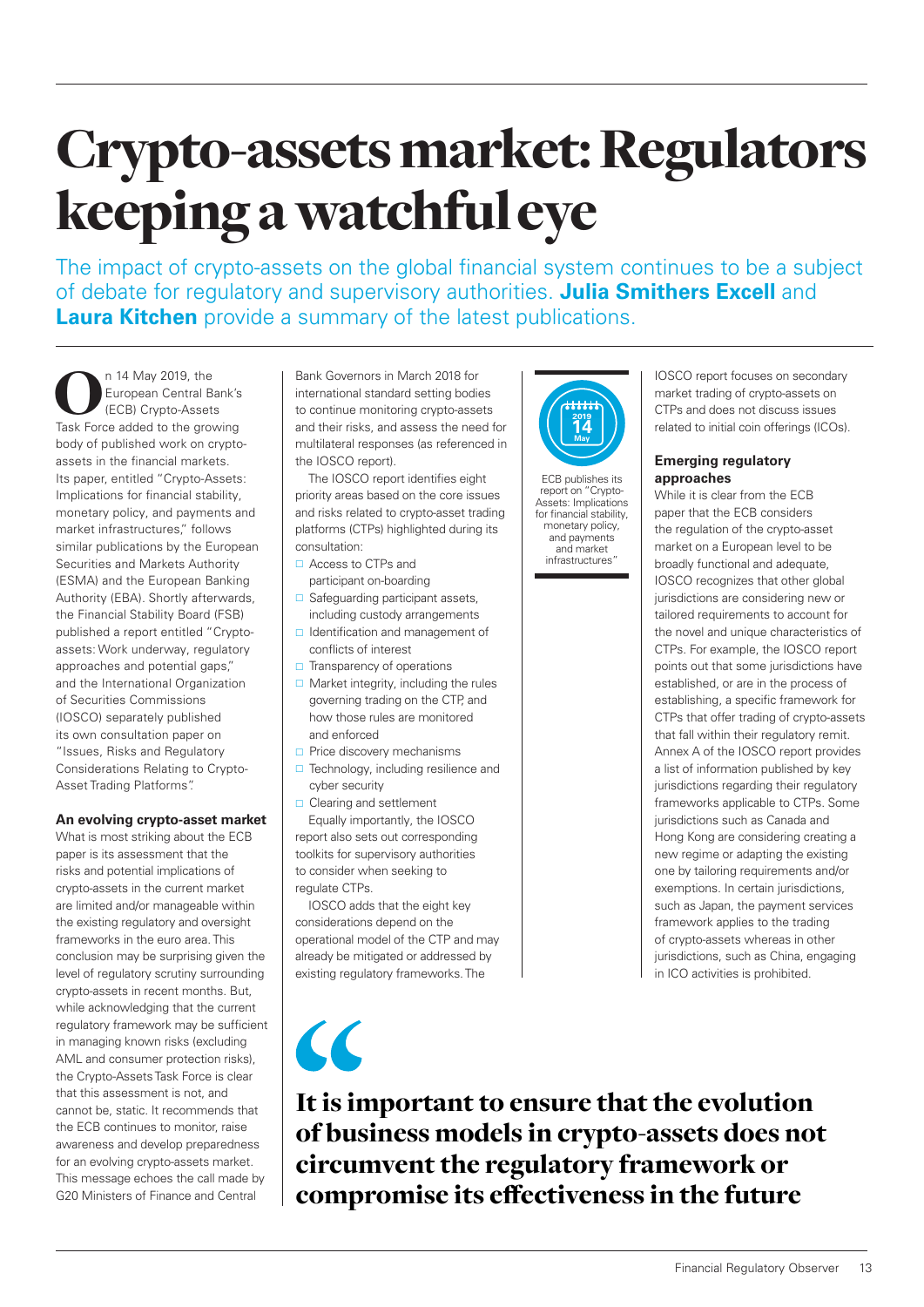#### **Differences in prudential treatment**

The FSB addresses this developing global divergence in regulatory frameworks, and the potential risks and challenges that it poses. The FSB report provides an update on the work of the following international organizations: the Basel Committee on Banking Supervision (BCBS), Committee for Payments and Market Infrastructures (CPMI), IOSCO, Financial Action Task Force (FATF) and the Organisation for Economic Cooperation and Development (OECD).

The FSB recognizes that, at a national level, supervisory authorities have chosen varying approaches, reflecting differences in national market developments and underlying legal and regulatory frameworks. The FSB report also highlights the challenges in assessing the significance of potential gaps that may arise from an absence of international standards or recommendations, given the rapidly evolving nature of the crypto-asset ecosystem and related risks. It argues that adopting a forward-looking approach in monitoring crypto-assets can help provide a basis for identifying potential gaps and areas to prioritize and focus on.

In fact, the ECB, FSB and IOSCO all allude to the difficulties supervisory authorities face globally in attempting to clarify the prudential treatment of crypto-assets across the various sets of risk categories (counterparty risk, credit risk, market risk, liquidity risk, etc.). They acknowledge that there is no international agreement on how to define crypto-assets and no common taxonomy, which results in variations in the legal status of crypto-assets globally. The ECB points out that the European regulation on capital requirements for credit institutions and investment firms (CRR) is not tailored to crypto-assets given their high volatility. It suggests that crypto-assets should be deducted from common equity tier one (CET1) capital by way of a conservative prudential treatment, similarly to other assets classified as "intangible assets" under the accounting framework.

#### **The importance of regulatory collaboration**

The ECB paper expresses concern that disjointed regulatory initiatives could trigger regulatory arbitrage and

ultimately hamper the resilience of the financial system to crypto-asset market-based shocks.

To mitigate this risk, the FSB states in its report that one of its two focus areas is the preparation of a directory of regulators on crypto-assets (the other focus area being the monitoring of risks to financial stability). The FSB delivered this directory to G20 Finance Ministers and Central Bank Governors in April 2019. The aim of the directory is to provide information on the relevant regulators and other authorities in FSB jurisdictions that are dealing with crypto-asset issues and the aspects covered by them.

Information sharing is also integral to IOSCO's work on crypto-assets, and the purpose of its report is to set out the approaches taken or being considered by regulatory authorities in IOSCO members' jurisdictions to allow authorities to consider (and possibly benchmark) their own efforts.

#### **What's next?**

The FSB shares the ECB's view that crypto-assets do not currently pose a material risk to global financial stability. However, the FSB, ECB and IOSCO all recognize the importance of keeping a watchful eye on the crypto-asset market, particularly as new products and services develop. In terms of next steps, IOSCO intends to continue to monitor the situation, with a view to ensuring the risks, issues and key considerations identified continue to be appropriate and relevant. The FSB intends to submit a monitoring note to its Standing Committee on Assessment of Vulnerabilities (SCAV) in September 2019, including developments in stablecoins and tokenization. The ECB intends to address any risks relating to cryptoassets that are not covered by Pillar 1 (i.e., should CET1 deductions not apply to crypto-assets) via supervisory assessment. The ECB also states that it is in a position to impose ringfencing segregation for the European financial market infrastructures that it owns and controls, subject to risk considerations. The ECB regards such supervision as important in ensuring that the evolution of business models in crypto-assets does not circumvent the regulatory framework or compromise its effectiveness in the future.



FSB to submit a monitoring note to SCAV on the development of stablecoins and tokenisation



**Julia Smithers Excell** Partner, London

- **T** +44 20 7532 2229
- **E** jsmithersexcell@ whitecase.com



**Laura Kitchen** Associate, London

- **T** +44 20 7532 1794
- **E** lkitchen@whitecase.com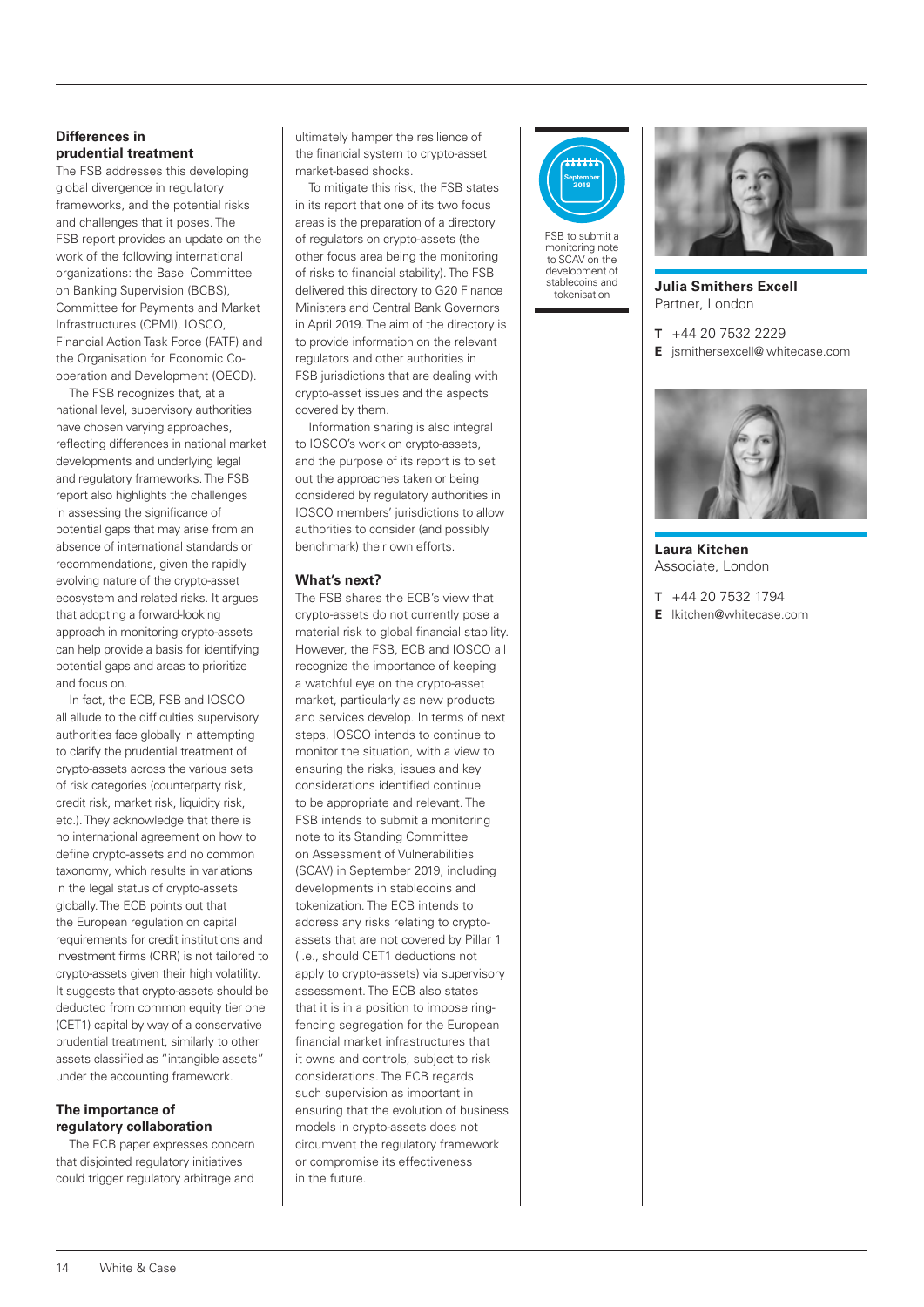# Outsourcing: Final countdown to implementation

New guidelines reflect the rise of outsourcing by financial institutions in a new era of disintermediation and technological change. **Carsten Lösing**, **Julia Smithers Excell**  and **Kirsten Donner** provide an overview of the latest changes and their implications for risk management.

In February 2019, the European<br>Banking Authority (EBA) publis<br>its final guidelines on outsour<br>arrangements. The guidelines aim n February 2019, the European Banking Authority (EBA) published its final guidelines on outsourcing to establish a more harmonized framework for the outsourcing arrangements of financial institutions in the EU.

One of the aims of the guidelines is to ensure appropriate risk management and due diligence as a result of the increasing use of outsourcing by financial institutions, in particular when it comes to payments and fintech companies. The guidelines have also adopted the recommendation on outsourcing to cloud service providers, published in December 2017.

From a German regulatory perspective, the concepts introduced by the guidelines are not entirely new. In part, they restate existing German risk management requirements with respect to outsourcing, which are based on the German Banking Act (KWG), the minimum requirements for risk management (MaRisk), as well as Section 26 of the German Payment Supervisory Act (ZAG).

However, the EBA has significantly increased the level of detail of the risk management requirements and expressed expectations that go beyond what is currently stated by German law or expected by the administrative practice of the supervisors.

In particular, this relates to the governance framework, the preliminary outsourcing risk analysis, contractual requirements, sub-outsourcings and information obligations vis-à-vis the competent supervisory authority. In addition, the number of institutions affected will also be significantly expanded. Overall, the analysis, monitoring and documentation effort involved in outsourcing has increased.



The European Banking Authority (EBA) outsourcing guidelines aim to establish a more harmonized framework for the outsourcing arrangements of financial institutions in the EU

#### **Extended scope of addressees**

While the scope of MaRisk is limited to credit and financial services institutions and domestic banking branches of foreign companies, the EBA guidelines have a broader scope that for the first time includes payment institutions (including payment initiation service providers) and electronic money institutions. So-called account information service providers (AISPs) are exempt from the outsourcing requirements.

#### **Material changes**

While the MaRisk link the (non-) applicability of higher risk management requirements to the qualification of an outsourcing arrangement as "material" or "non-material," the guidelines introduce the concept of "critical and important functions."

Many of the EBA's guidelines only apply to the outsourcing of these functions. In order to enable a uniform classification into "critical" and/or "important" functions, the EBA has



EBA published its final guidelines on outsourcing arrangements

specified a detailed catalogue of criteria in section four of the guidance.

For instance, the outsourcing entity must apply due diligence before concluding a contract and ensure that the service provider has the necessary knowledge, skills and resources—both technical and financial—to provide the outsourcing services.

The guidelines also specify other factors that must be taken into account. For example, the service provider must have a sufficient organizational structure and relevant regulatory approvals to perform critical and important functions in a reliable and professional manner.

In case of sub-outsourcing, the service provider must provide certain information to the outsourcer such as how its ability to meet its contractual responsibilities will be affected by the sub-outsourcing.

The EBA guidelines also include requirements on the minimum content for outsourcing agreements, many of which have been controversially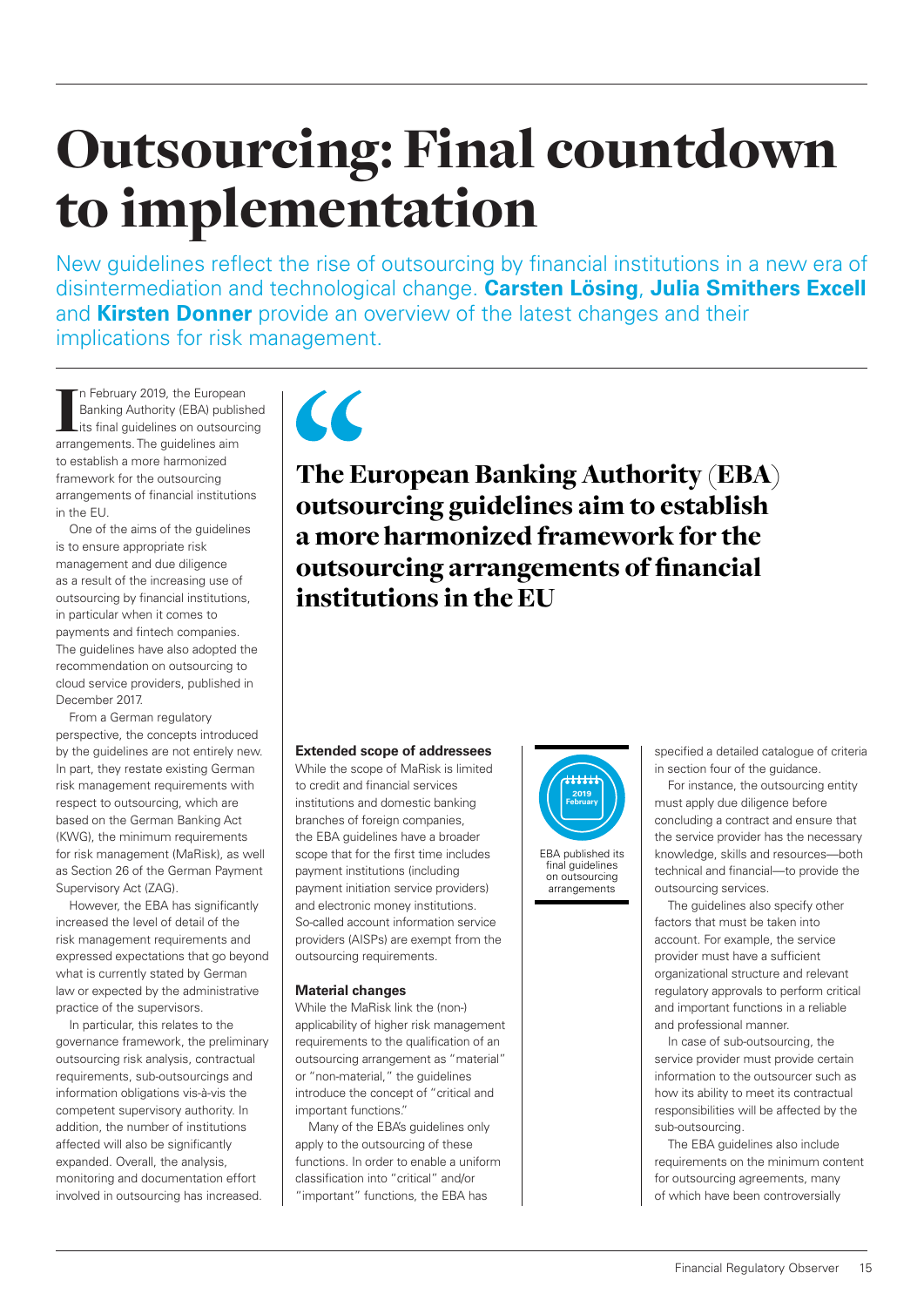negotiated between outsourcing parties in the past years. In this respect EBA now clearly states, for instance, that the contract should contain provisions on the permission of sub-outsourcing, including respective information obligations and notification periods to allow an appropriate risk analysis, termination for regulatory cause—for instance, when instructions are given by the competent authority.

The EBA also requires the establishment of "outsourcing registers". Such registers must be maintained for all outsourcings irrespective of their qualification as "critical and important". However, the contents vary and are prescribed by the guidelines.

For example, outsourcers must determine a reference number for each outsourcing agreement in the register and provide a brief description of the function. In case of outsourcing of critical and important functions, the register must contain the dates of the most recent and next scheduled audits and, where applicable, the names of any sub-contractors to which material parts of a critical or important function are sub-outsourced. This includes the country where the sub-contractors are registered, where the service will be performed and, if applicable, where the data will be stored. The register will help the outsourcer oversee and manage associated risks but will also help regulators assess concentration risks since the outsourcer should, upon request, make available to the competent authority details of all existing outsourcing arrangements.

The EBA states that the supervisory requirements must also apply to outsourcing within the group of the outsourcing institution. This applies even if the outsourcing only takes place within the same system for institutional protection because the EBA believes these outsourcing operations are no less risky than outsourcing to third parties and are therefore subject to the same regulatory framework as outsourcing to service providers outside the group.

This puts it at odds with BaFin, which states in its MaRisk explanations that in case of group outsourcings a group-wide risk management would have a risk mitigating effect.

Another innovation concerns outsourcing to third countries. For example, it is planned that the



guidelines come into force

relevant supervisory authorities conclude a cooperation agreement, e.g., in the form of a "Memorandum of Understanding," which guarantees that confidentiality and data protection for the company to which the activity is outsourced are equivalent to those of the outsourcing institution.

#### **Countdown to implementation**

The guidelines come into force on September 30, 2019, and will apply to outsourcings "entered into, reviewed or amended" after that date, handing institutions a tight time frame in which to make the necessary governance and risk management arrangements.

In addition, institutions and payment institutions should review and amend existing outsourcing arrangements with a view to ensuring that these are compliant with the guidelines by December 31, 2021. Compliance breaches should be reported to the competent authority, including the measures planned to complete the review or the possible exit strategy.

Although the analysis, monitoring and documentation effort required to implement the EBA guidelines is substantial, institutions may also consider the upside:

- $\Box$  The review process is comparable to an inventory that will give the institution the chance to rethink its current outsourcing structures and associated risks.
- $\Box$  Institutions have a chance to renegotiate existing contracts or consider a change of service providers, to access new innovative technologies and therefore follow supervisors' demand for changes in legacy IT systems.
- □ With the detailed position of EBA on outsourcing arrangements and the respective compliance of competent national authorities, institutions have a substantive position in contract negotiations with respect to the regulatory requirements on outsourcing.



**Dr. Carsten Lösing** Local Partner, Hamburg

- **T** +49 40 35005 0
- **E** cloesing@whitecase.com



**Julia Smithers Excell** Partner, London

**T** +44 20 7532 2229 **E** julia.smithers.excell@ whitecase.com



**Dr. Kirsten Donner** Associate, Berlin

- **T** +49 30 880911 520
- **E** kdonner@whitecase.com